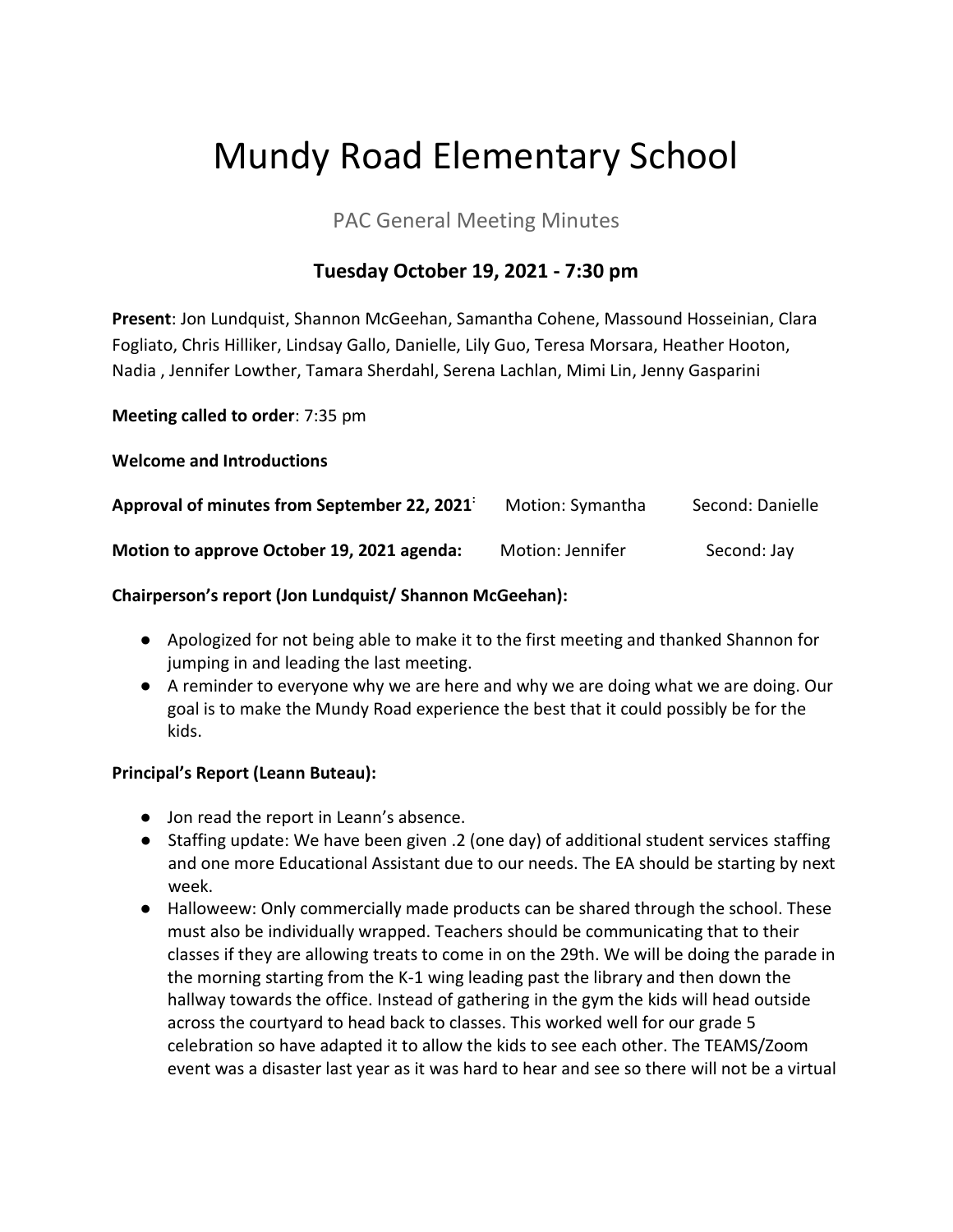assembly. Kids should come dressed in costume and be prepared to wear it for the day. Parents will not be allowed to come in and change kids.

- Christmas: We have met as a staff and have decided for a virtual concert again this year. With the capacity limits in the gym it would have been too challenging to ensure everyone could attend without emptying the gym every division. A link will be sent to all families who give consent (same as last year) the last week of classes in December.
- Pro D Day: October 22nd is the Provincial Professional Development Day where most schools in the province are not in session. Our teachers will be onsite virtually attending their specialist offerings in literacy, inclusion, numeracy and outdoor education
- MyED Family Portal: MyEd is our student information system in which our attendance and report cards are generated. Elementary schools now have the opportunity to give access to families to the "family portal" in which parents can go in and see their report cards after each term. Secondary schools have had this access for a couple of years and it is how course selections are done as well. Mundy Road will be beginning our access with our first report cards this December. More information will be coming in the next few weeks. For kids with more than one home both parents will have access as long as we have an email for each and they are listed as Contacts #1 and #2. Mallorie will be beginning to clean up this data and her replacement (as of November 1st) will continue as well.
- Action Plan for Learning: our focus this year is three fold.
	- Intellectual development it will continue to be literacy with a focus on writing.
	- Indigenous education it will about embedding First People's Principles into the classroom
	- Social Emotional Learning it will be self-regulation and connections.
	- The new plan will be created this year.

Items for consideration:

- Timeline for Teacher Wish list
- Space out the timing of fundraisers
- Budget considerations now that we have 10 divisions

#### **Treasurer's Report (Samantha Cohene):**

- Received September statements so far.
- Samantha shared treasurer's report.
- Funds are lower than we have ever had due to last year not being able to hold many fund raisers.
- Would need to revise the budget to include division 10.

#### **Volunteer Coordinator (Jenny Gasparini):**

- There is now a class liaison person for each class.
- The first staff appreciation day will be Wednesday, October 27. Division 2 will be hosting. They have been reminded that all treats need to be individually packaged.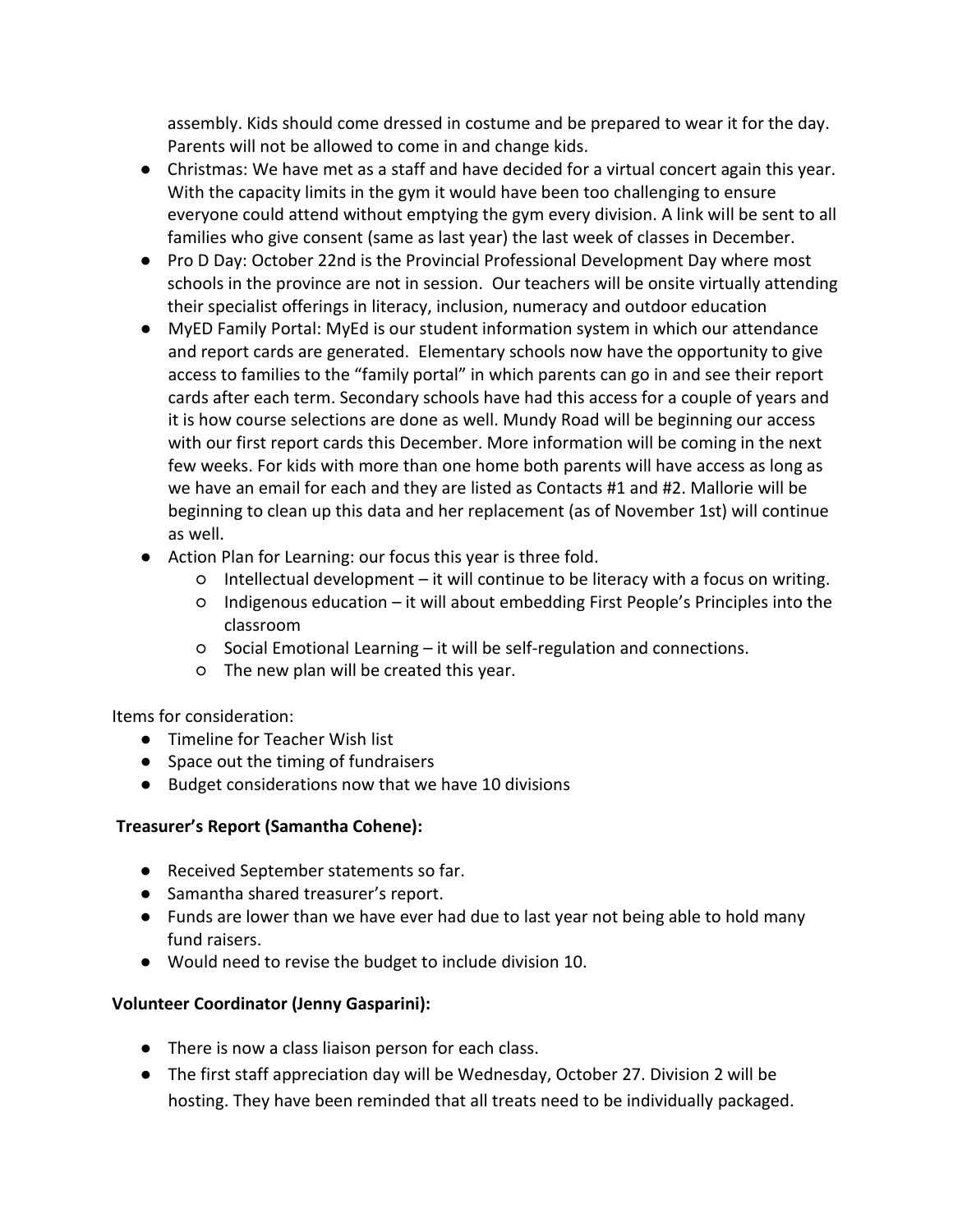● There was a request for volunteers to help out with the costume exchange. Instead of emailing each class, Jenny asked some of the hot lunch volunteers (during Subway lunch) and found three volunteers.

## **DPAC (Clara Fogliato and Amy Jaeggle):**

- The DPAC Meeting on 10/06-21, was an orientation. Formal meeting would be next week.
- DPAC President, Marvin Klassen, gave an overview of what DPAC is and how it can help YOUR PAC
- We can contact Secretary, Laura Code, with any questions/concerns: [office@dpac43.ca](mailto:office@dpac43.ca)
- Discussed PAC Constitutions and Bylaws does DPAC have a copy of Mundy Road's?
	- Jon believes that DPAC has a copy of our Constitution. If not, it is available on our school website.
	- Our current Constitution will need to be updated as a new role was added last year.
- Templates for PAC C&B can be requested at [office@dpac43.ca](mailto:office@dpac43.ca)
	- Clara will request for a template to have it on hand for when we revise our constitution.
- Other topics covered:
	- Tips on how to take minutes and record keeping
	- Quick overview of finances and what the Treasurer is responsible for
	- Touched on Gaming Grants

## **Online Ordering Administrator (Nadia Nashlenas):**

- 172 out of 203 students have been registered on Hotlunches.net
- A few families still have credit left over from Munch A Lunch. Reminder emails to register have been sent to them.
- Emergency Preparedness packs will be going up this week.
- Additional info has been added to the Hotlunches.net login page re: other fundraisers, PAC meeting info with the idea to turn this into a one stop shop for PAC related information.
	- It has been raised that it may be a good idea to post a link to Hotlunches.net on our Mundy Road school website.
- Nadia is still learning all the uses of Hotlunches.net. Here are some other things the software can do:
	- Upload documents and flyers and 'file' them directly on the site.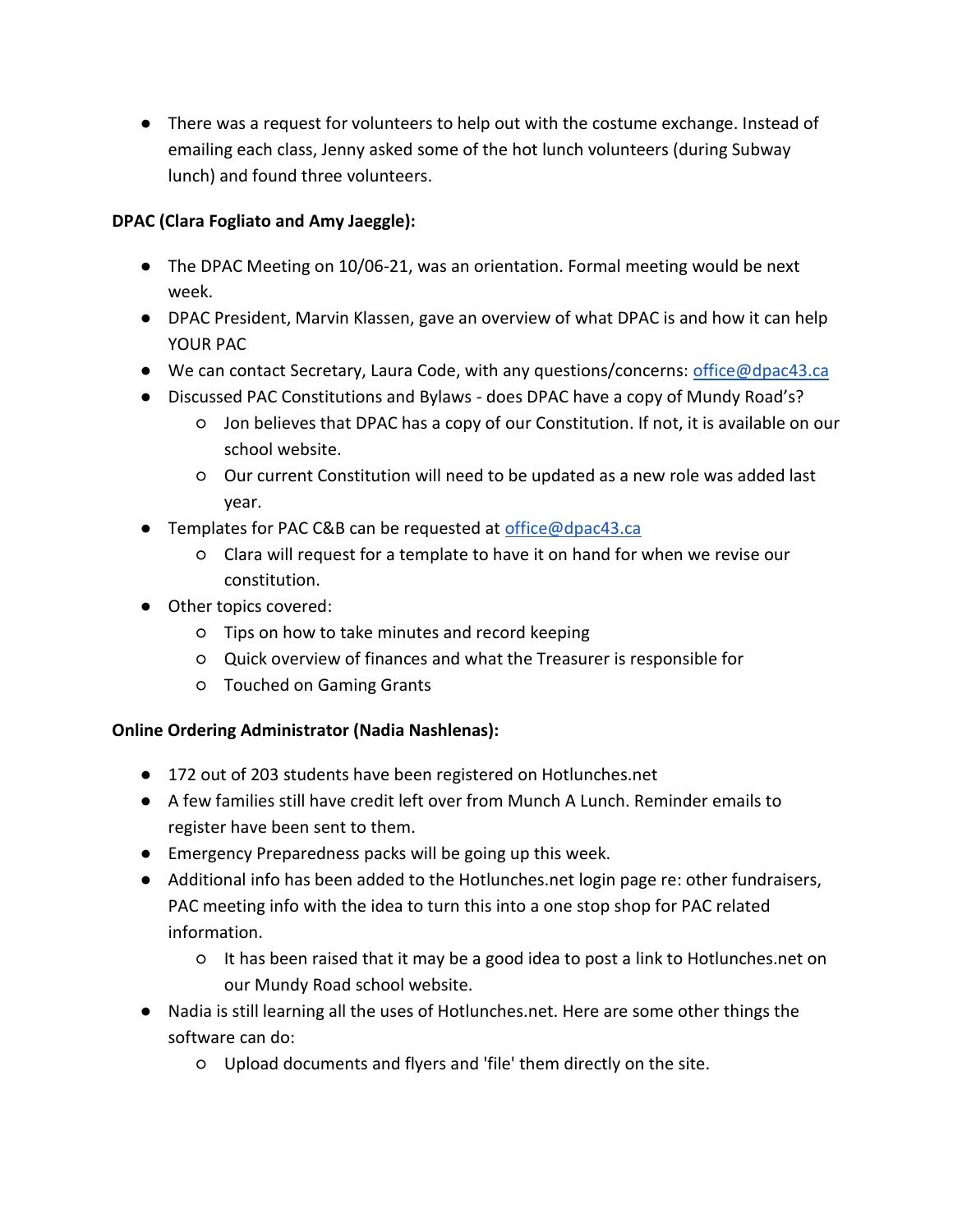- With the click of a button, mail PAC minutes to parents or make them available to view
- Offer classified ads so parents can advertise piano lessons, babysitting or a community garage sale
- Have parents with businesses? Charge them for an advertising spot on your HL site!
- Offer all your fundraisers, ticket sales and spirit wear on the site; it saves parents from having to hunt down order forms for various events, it's all in one easy spot!
- Post the online calendar with PAC and school events
- Collect donations on your site for playground or other school updates
- Post a volunteer schedule for individual events, fundraiser or lunches
- On the Mundy Road website, we can only change the PAC page. Unfortunately, the school website is not very user friendly.

## **Hot Lunches (Danielle Ciavarro)**

- Subway Hot Lunch happened on Oct 13th
	- 140 total orders
	- Lunches were very organized and we had lots of volunteers handing everything out
- TCBY Frozen Yogurt Treat day is happening on Oct 20th
- Possibility of setting up a Hot Lunch Fund
	- Families have reached out wanting to donate lunches to those who can't afford it.
	- Set up a menu item on HotLunches where families can make donations to the Hot Lunch Fund (about \$2).
	- Possibility of Leann placing orders for students to keep families anonymous. Leann has taken on this role in the past.
	- Leann will be able to top up any Hot Lunch Fund to make sure the student will receive a full lunch.

## **Safety Coordinators (Mimi Lin & Jennifer Lowther):**

● Traffic Flags: Yellow traffic flags on the 30 km/h school zone speed limit signs on Mundy Rd. We are looking at options with business nearby to assist in storing or placing these flags during school hours. We will see if local businesses can set it out for us, if not, they may be willing to store the flags to make it easier for multiple people (parent or community volunteers) putting it out and taking it down. Flags are currently out permanently, which is better than nothing, but loses efficacy when there all the time.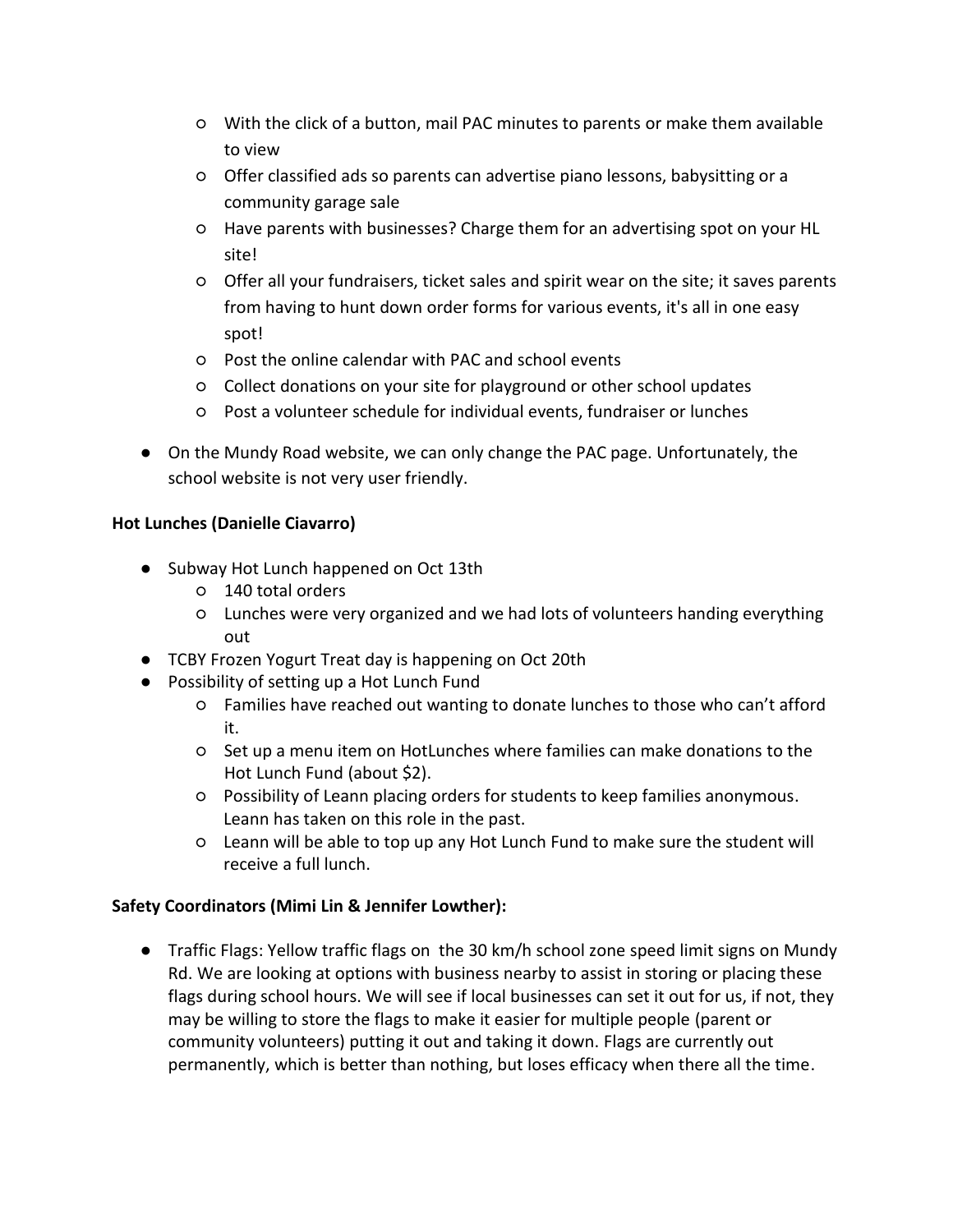- Tri-Cities Speed Watch and Coquitlam By-Law enforcement: The were onsite on Tues Oct 12th, not driven by PAC, but as part of routine assessment for areas noted with previous issues in particular with speeding.
	- Coquitlam Bylaw Enforcement Two violation tickets issued and four warnings given; and
	- Tri-Cities Speed Watch 89 vehicles observed travelling 31km/h to 49km/h and 2 vehicles observed travelling 50km/h+
- Looking to see what we can do to raise more awareness of the fact that there is a school zone on Austin around the community and with our own Mundy parents. A way to raise awareness for Parents is to encourage "walk to school day" once a month.

## Ongoing initiatives:

- Working with ICBC for a reflective stickers and safety awareness pamphlet on pedestrian safety in the dark to be distributed to all students leading up to Halloween.
- Discussions with RCMP for guest presentations on child luring and pedestrian safety.

## Stretch initiatives:

- Adding flashing lights to the cross walk on Mundy Rd.
- Volunteer Cross-guard program for Mundy Rd & Austin Ave intersection
- Speed radar on Austin (50km/h) zone.
- Signage on Austin to raise awareness of school zone area.
- Children Crossing sign under the traffic light on the North side of Austin/Mundy intersection (for cars traveling North on Mundy Rd and turning onto Austin).

## **Social Coordinator (Lindsay Gallo):**

- In the beginning, the fundraising events (i.e. costume swap) were only trickling in slowly. It became apparent that not all parents were reading the school newsletter carefully. Physical sign really helped catching the parents' attention. Therefore, Lindsay now puts up actual posters around the school to remind parents of fundraiser events and deadlines.
- Escape Rooms are open until October 31st. Prizes are at the office
- Costume Swap happened last Friday
- Lollipop Pull: raiser: \$138.71, it was supper successful! The cost of the 600 lollipops was covered in the first event so we will see future events' profits skyrocket. We took in \$396 in sales in the 1 hour event.
	- Tips that we have learned from this event: set up multiple stations, break up stations by division so not all clustered under one area, and perhaps set up different times during the day for the event.
- Neufeld is still open until Friday. So far we have 24 orders and a profit of \$298.46. Pick up is November 3<sup>rd</sup>.
- Amy Williams Photography: raised \$ 360 so far. There is only 3 spots left.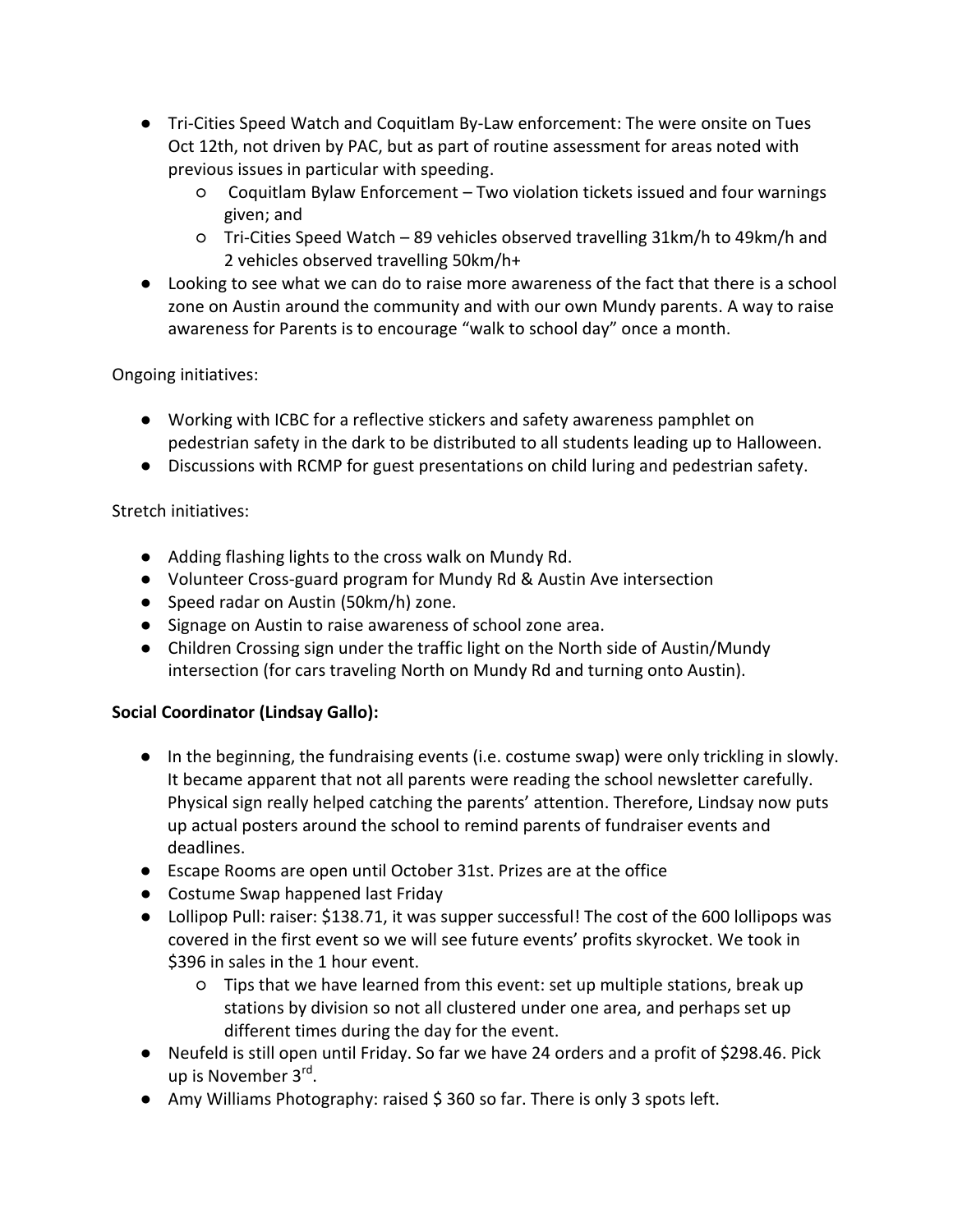- Red Robin has requested that we pushed back the event to Feb 3-17, 2022.
- Who is doing the Santa's Pancake Breakfast/Gingerbread Decorating and what is required from PAC?

#### **Emergency Preparedness (Jay Hilliker): 5-10 min**

- Our kits donation portal is almost ready to go live on HL.net (Big thanks to Nadia)
- Our newsletter blurbs for kit donation and care pack notice are in final drafting
- $\bullet$  Spent \$2400, got back \$1400.
- Report on board meeting
	- Touched based on the same measures that Dr. Henry was talking about.
	- Talked about improving ventilation.
	- Reducing outside people coming to inside of the schools.
- Jay has a list that he could post up as to what parents could bring for the personal touch. The items would be something small and help calm down the child (personal touches) since our space is limited due to the actual safety pack we currently have. An idea is to let parents know that they can fill out a sandwich bag.

## **Fundraising (Heather Hooton and Lindsay Gallo)**

- Fundraising update from Jon. Some clarity on the Fundraising Coordinator position. Heather has taken on the role but is sharing the load with other members.
- Amy Williams photography is secured for November 13th and 14th. 15 of the 20 spots have been booked so far. Each booked spot is \$20 for the school.
- Purdy's is open Neufeld Meat and Pies is open deadline October 22nd
- Fundraisers will be spread out timewise and physical wise to keep with Covid-19 restrictions.

## **Communications Coordinator (Serena Bovin) 2 mins**

- Looks like Una used to put the PAC sign out on meeting days (according to past emails). Is there anyone that is consistently at school on Tuesdays that would like to take this on?
	- Chris will take this on. It will be set out on Tuesday morning on PAC day and taken down afterschool.
- Please continue to send Serena any information you would like included in the newsletter by **Tuesday evenings.**